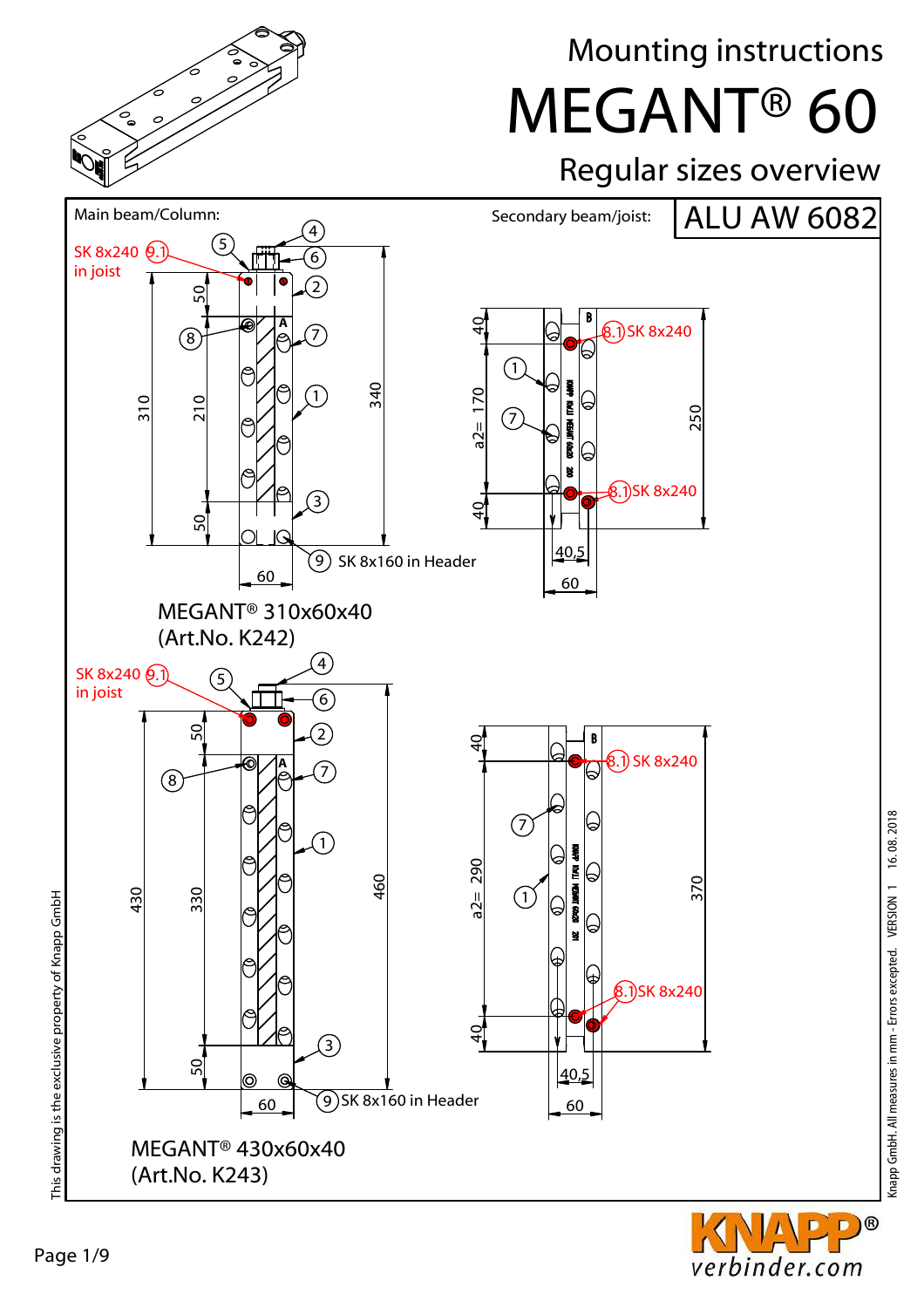

# Mounting instructions

MEGANT® 60

# Regular size overview



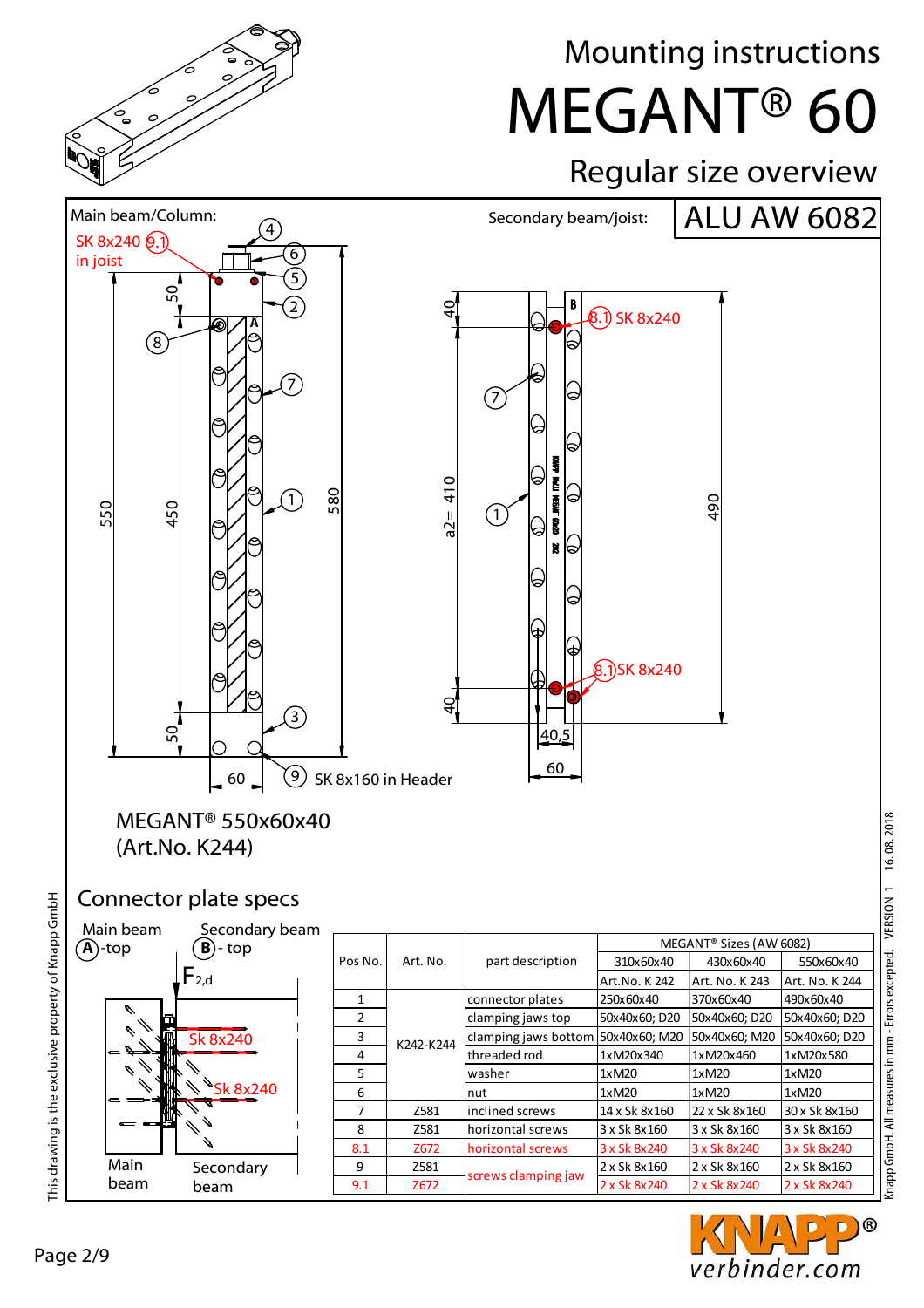

This drawing is the exclusive property of Knapp GmbH

This drawing is the exclusive property of Knapp GmbH

# Mounting instructions

ALU AW 6082

# MEGANT® 60

Hole pattern for **visible central installation**

#### **Pre-drill layout in main beam !**



#### **Drilling positions for centered mounting in secondary beam !**



| Pre-drilling visible installation of connector |                                                 |                     |                     |  |
|------------------------------------------------|-------------------------------------------------|---------------------|---------------------|--|
| Secondary                                      | Pre-drill spacings a1 with respect to secondary |                     |                     |  |
| beam                                           | beam member height HN (mm)                      |                     |                     |  |
| Height                                         | MEGANT <sup>®</sup>                             | MEGANT <sup>®</sup> | MEGANT <sup>®</sup> |  |
| $H_N$ [mm]                                     | 310x60                                          | 430x60              | 550x60              |  |
| 400                                            | 115                                             |                     |                     |  |
| 440                                            | 135                                             |                     |                     |  |
| 480                                            | 155                                             |                     |                     |  |
| 520                                            | 175                                             | 115                 |                     |  |
| 560                                            | 195                                             | 135                 |                     |  |
| 600                                            | 215                                             | 155                 |                     |  |
| 640                                            |                                                 | 175                 | 115                 |  |
| 680                                            |                                                 | 195                 | 135                 |  |
| 700                                            |                                                 | 205                 | 145                 |  |
| 720                                            |                                                 | 215                 | 155                 |  |
| 760                                            |                                                 | 235                 | 175                 |  |
| 800                                            |                                                 | 255                 | 195                 |  |
| 840                                            |                                                 |                     | 215                 |  |
| 880                                            |                                                 |                     | 235                 |  |
| 920                                            |                                                 |                     | 255                 |  |
| 960                                            |                                                 |                     | 275                 |  |
| 1000                                           |                                                 |                     | 295                 |  |

| Distance  | <b>MEGANT®</b> | <b>MEGANT®</b> | $MFGANT^{\circledR}$ |
|-----------|----------------|----------------|----------------------|
|           | 310x60         | 430x60         | 550x60               |
| $a2$ [mm] | 170            | 290            | 410                  |
| $a3$ [mm] | 60             | 60             | 60                   |
|           |                |                |                      |

length ~120 mm MEGANT marking templates for horizontal drilling are available in different sizes upon request.





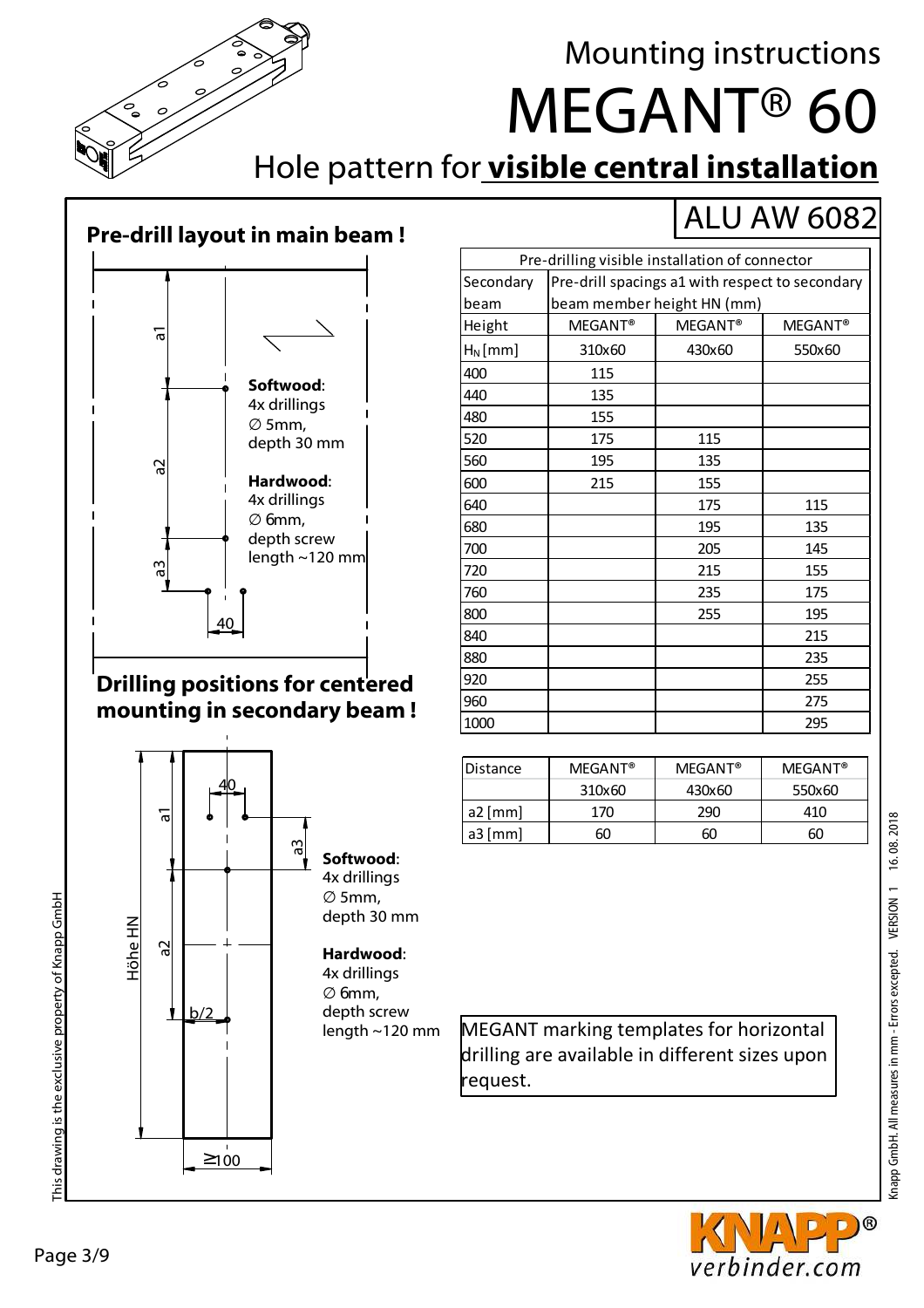

Mounting instructions

ALU AW 6082

MEGANT® 60

### Hole pattern for **concealed central installation in header**

### **Pre-drill layout in main beam !**



#### **Pre-drill layout in secondary beam !**



Secondary



Housing length L with respect to secondary

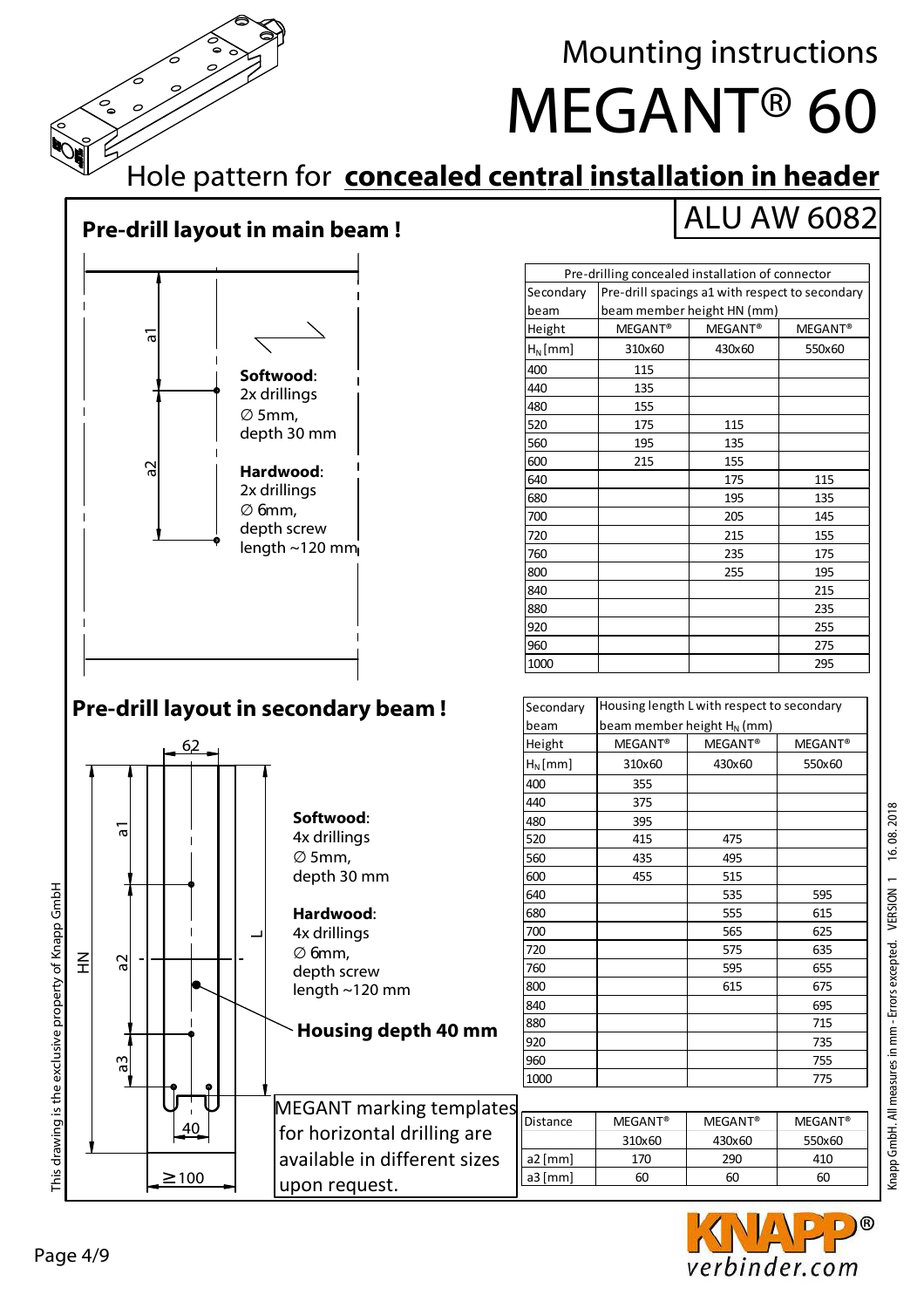

verbinder.com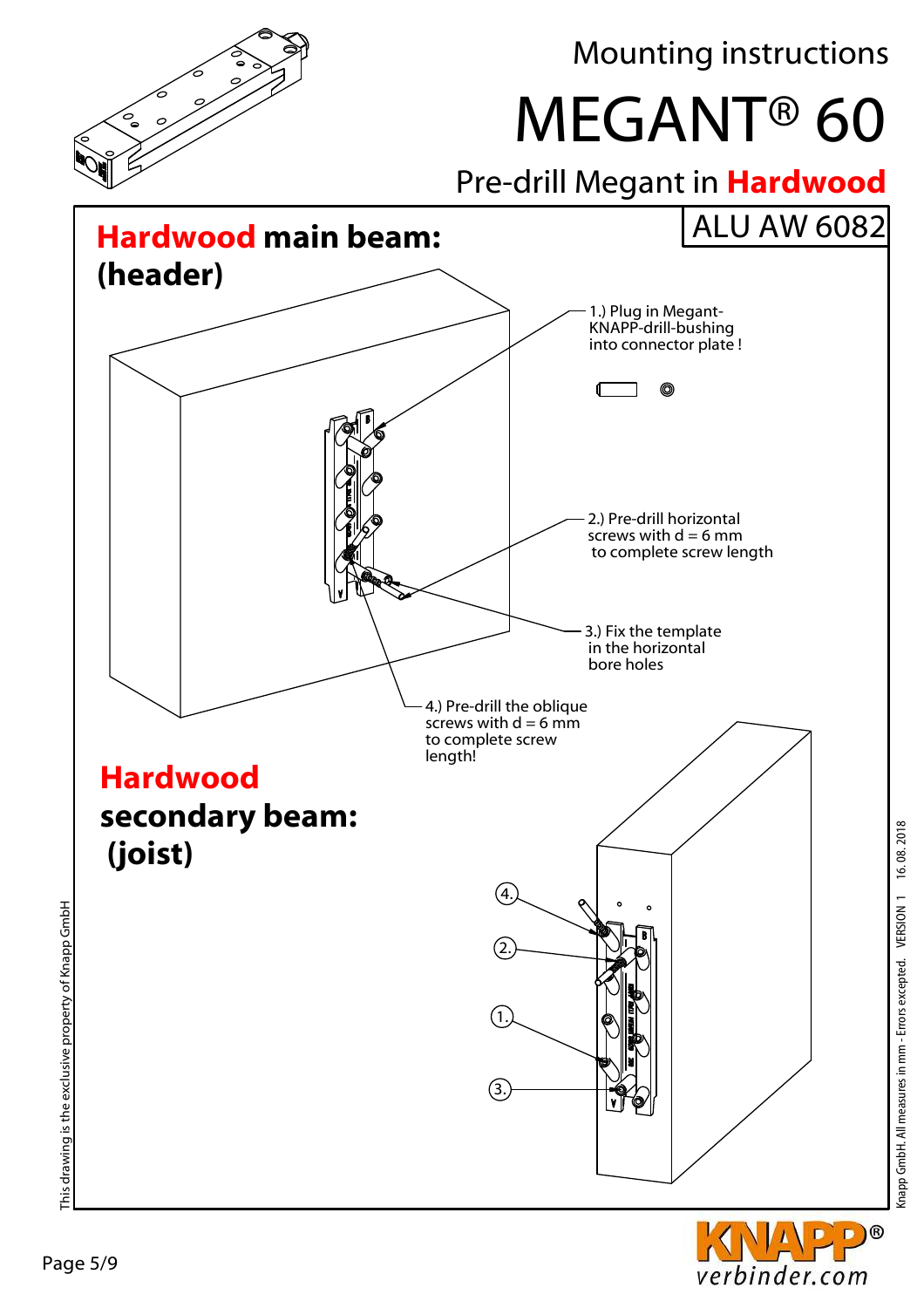

Knapp GmbH. All measures in mm - Errors excepted. VERSION 3 14. 08. 2018

verbinder.com

Page 6/9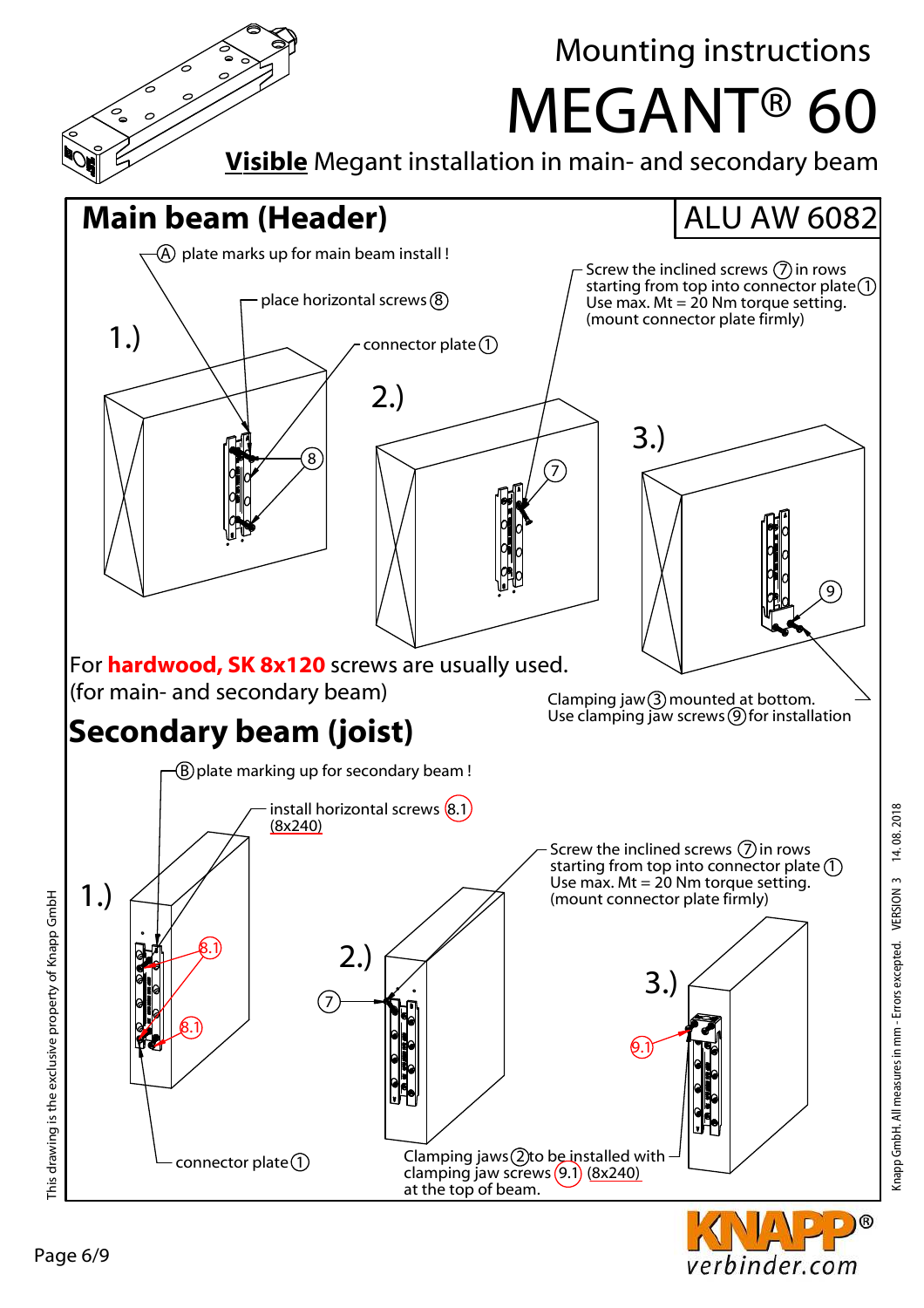

Knapp GmbH. All measures in mm - Errors excepted. VERSION 3 14. 08. 2018

 $\circledR$ 

verbinder.com

Page 7/9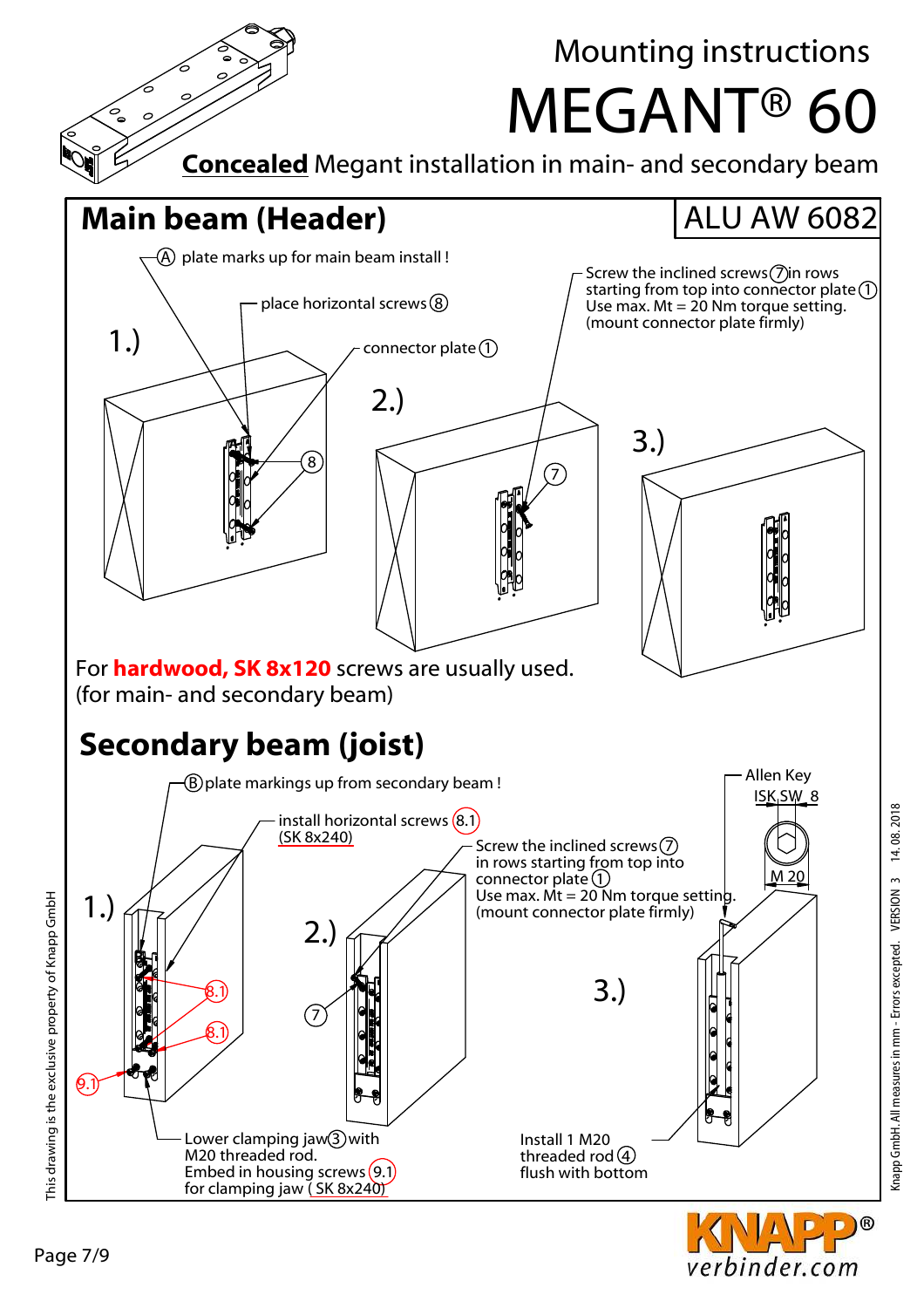

Knapp GmbH. All measures in mm - Errors excepted. VERSION 3 14.08.2018 Knapp GmbH. All measures in mm - Errors excepted. VERSION 3 14. 08. 2018